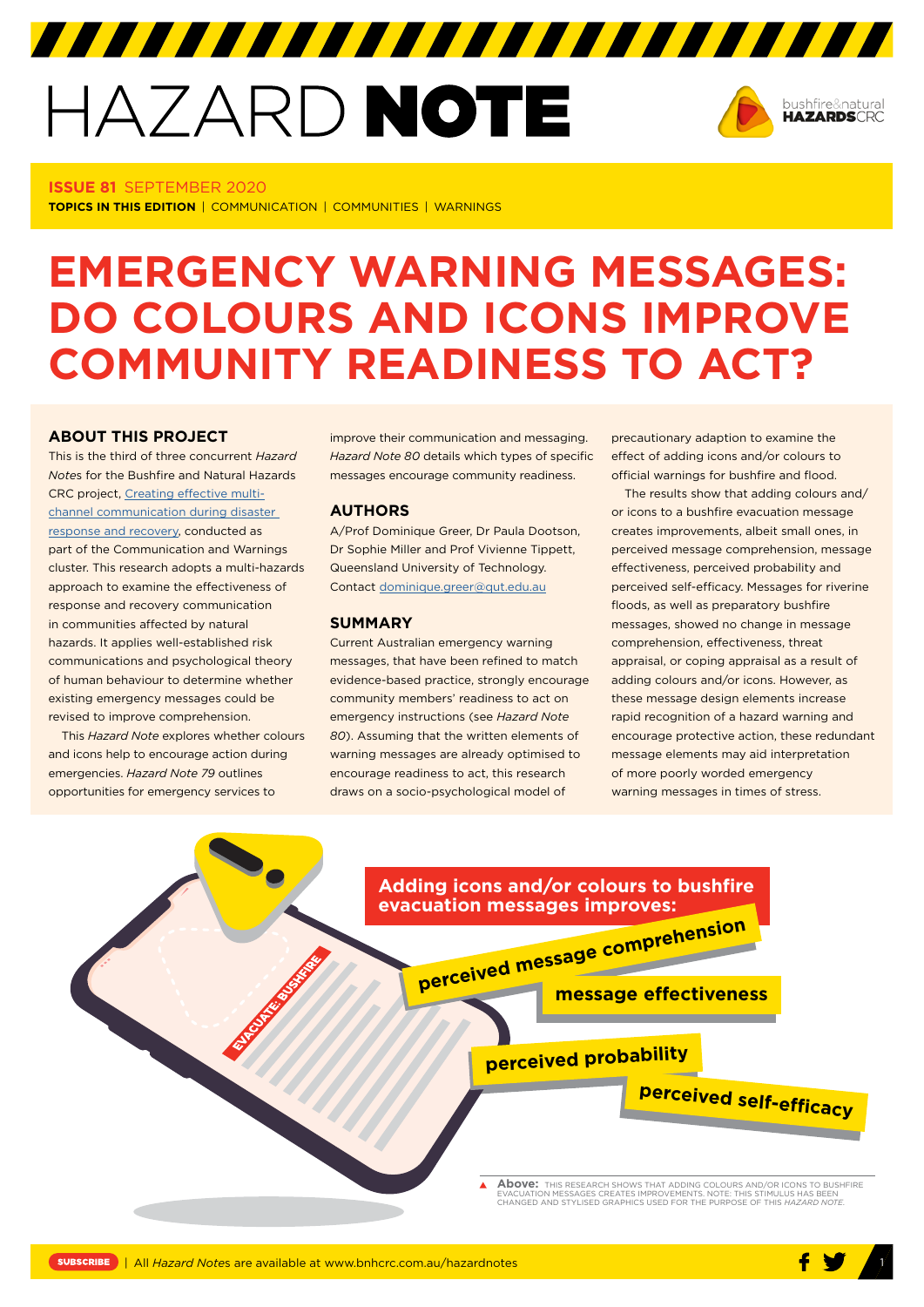

#### **CONTEXT**

Since 2014, emergency service agencies across Australia have adopted a range of evidence-based practice when constructing emergency warning messages. As the written elements of warning messages are working well to encourage readiness to act (Greer et al. 2019; see *Hazard Note 80*), this research examines the effect of adding colour and/ or icons to official warning messages.

#### **BACKGROUND**

Emergency warning messages aim to capture attention, aid understanding and communicate risk. Both national and international bodies (e.g. the International Organization for Standardization; ISO) have developed generic warning design guidelines that incorporate elements such as colour (e.g. red, orange), icons (e.g. pictures) and signal words (e.g. WARNING) to increase the salience of a warning (Wogalter et al*.* 2015; Wogalter et al*.* 2006). These design elements are intended to improve community safety through rapid recognition of the hazard warning (Wogalter et al*.* 2015; Wogalter et al*.* 2006) and encourage appropriate protective actions to be taken (Braun & Silver 1995).

Examining the impact of adding colours and/or icons to Australian warning messages for natural hazards is critical because these design elements are (i) ubiquitous in society, (ii) powerful ways to communicate and aid the interpretation of warning information, and (iii) may be proposed as part of a national multihazard warning system in Australia.

This research draws on a sociopsychological model of precautionary adaption (Grothmann & Reusswig 2006) underpinned by Protective Motivation Theory (PMT; Rogers 1975, 1983; Rogers & PrenticeDunn 1997) to investigate whether adding colours and/or icons to emergency warning messages encourages even higher levels of readiness to act on emergency instructions.

#### **BUSHFIRE AND NATURAL HAZARDS CRC RESEARCH**

To examine whether current emergency warning messages can be further optimised with colours and/or icons to encourage community members' readiness to act on emergency instructions, researchers conducted a survey of 2,482 Australians living across all states and territories during November 2019. Participants read one of 16 mock emergency warnings (see Figure 2, page four), about either a bushfire or a riverine flood, that were variously presented without icons, with icons, in greyscale and in colour (see Figure 1, page three).

The 16 mock emergency warnings comprised variations of a *Prepare to Evacuate (Bushfire)* message, a Prepare to *Evacuate (Flood)* message, an *Evacuate Now (Bushfire)* message, and an *Evacuate Now (Flood)* message. Messages contained either a grey header strip only, a coloured header strip only, a grey header strip and hazard icon, or a coloured header strip and hazard icon. The *Prepare to Evacuate* messages contained orange header strips and icons, while the *Evacuate Now* messages contained red header strips and icons. The icons, which depicted a flame or flooded house, were developed for this research.

Mock emergency warnings not attributed to any particular emergency service were developed using examples of real emergency warnings issued by emergency services to improve realism and maximise the usefulness of the findings. Sample warnings were provided by Country Fire Service (SA), Department of Fire and Emergency Services

#### **END-USER STATEMENT**

"As QFES implements evidence-based emergency warning message design, it is important to understand how community members perceive and respond to updated warning messages. This research by Greer, Dootson, Miller and Tippett provides several findings that affirm our current practice and provide some direction for the future.

"Firstly, it is useful to know that warning messages similar to ours are perceived to be highly comprehensible and effective. We will continue to include instructions to the community that they perceive to be easily undertaken, protective, and low in cost (i.e., time, money and effort).

"Secondly, it is valuable to understand the impact of warning colours and icons on how community members interpret warning messages. Looking ahead, QFES will draw on this research and use colour more prominently to enforce warning levels and severity. Our messages will continue to be reviewed in light of these findings to continue encouraging protective action in the community." **Hayley Gillespie (Executive Manager, Media), Queensland Fire and Emergency Services** (WA), Metropolitan Fire Brigade (VIC, now Fire and Rescue Victoria), Metropolitan Fire Service (SA), NSW State Emergency Service (SES), Tasmania SES, Victoria SES, and Queensland Fire and Emergency Services.

The survey captured each participant's demographic characteristics, message comprehension and effectiveness, threat appraisal (i.e. perceived probability and severity of event) and coping appraisal (i.e. perceived self-efficacy, protective response efficacy and protective response cost). Data were analysed using two-way betweengroups analyses of variance (ANOVAs).

#### **RESEARCH FINDINGS**

The results show that adding colours and/ or icons to the *Evacuate Now (Bushfire)* message creates small improvements in perceived message comprehension, perceived message effectiveness, perceived probability and perceived self-efficacy. This is perhaps unsurprising given that this message is likely considered the most 'threatening' of the set. While these improvements are small from a statistical standpoint, the effect small changes can have at a population level are likely impactful, especially when message improvements can save lives, properties and reduce harm. The other three types of messages [*Prepare to Evacuate (Bushfire), Prepare to Evacuate (Flood)* and *Evacuate Now (Flood)*] showed no change in message comprehension, effectiveness, threat appraisal or coping appraisal as a result of adding colours and/or icons.

The results highlight three key findings:

First, they demonstrate that a red header serves as a significant cue to assist community members to perceive, interpret and respond to warning messages appropriately. The red header increases the perceived probability that the recipient will be exposed to the hazard, but also increases their perception of their own ability to cope with the event. This finding aligns with previous research that shows that red-danger pairings obtain the highest hazard risk ratings (e.g. Braun & Silver 1995; Chapanis 1994; Ng & Chan, 2018). Interestingly, adding orange headers to the *Prepare to Evacuate (Flood or Bushfire)*  messages does not result in any significant change in message comprehension, effectiveness, threat appraisal or coping appraisal. This may be because the colour is a redundant cue at this level of threat.

Second, the results demonstrate that the communicative role of icons in warning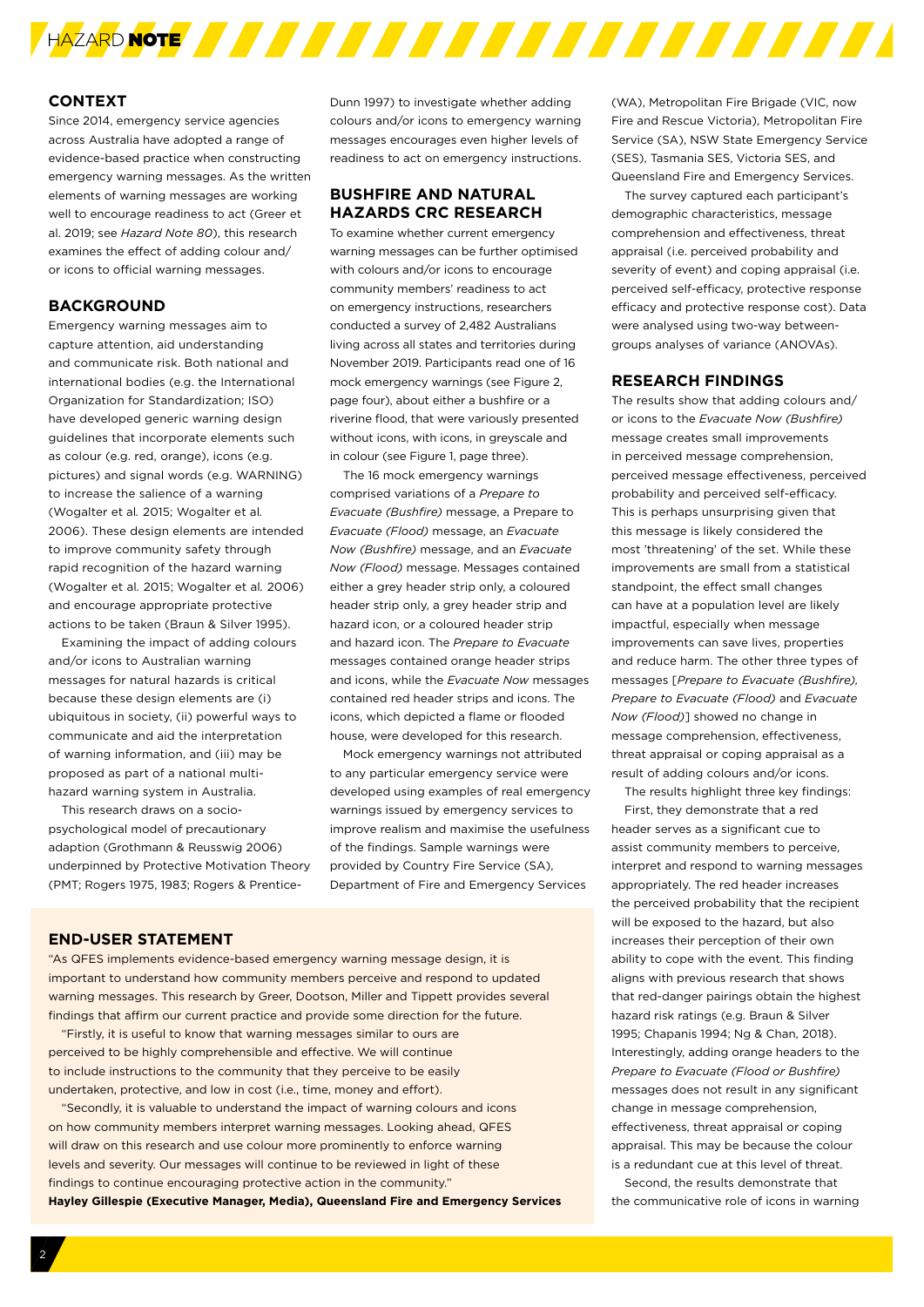

messages is less clear. Although icons can be used to clarify, illustrate and supplement written information, they did not appear to create any significant change in message comprehension, effectiveness, threat appraisal or coping appraisal, with one exception. In the *Evacuate Now (Bushfire)* message, risk probability was perceived differently when colour and icons were combined. When this message was presented in greyscale, the addition of an icon reduced the perceived probability that the recipient would be affected by the event. This result suggests that deeper investigation is needed into the role that icons play in signalling risk probability when they are not presented in colour.

Finally, these research findings highlight an interesting future research opportunity to investigate the impact of colour and/or icons on less optimised messages. Although colour and/or icons appear to have little impact on optimal warning messages, they might be more useful to aid interpretation of more poorly worded emergency warning messages if they reduce uncertainty. In conclusion, the results show that adding colours and coloured icons to a bushfire evacuation message creates improvements albeit small ones, in perceived message

comprehension, message effectiveness, perceived probability and perceived self-efficacy. However, messages for riverine floods, as well as preparatory bushfire messages, showed no change in message comprehension, effectiveness, threat appraisal or coping appraisal as a result of adding colours and/or icons. However, as these message design elements increase rapid recognition of a hazard warning and encourage protective action, these redundant message elements may aid interpretation of more poorly worded emergency warning messages in times of stress.

#### **HOW IS THE RESEARCH BEING USED?**

By adopting current evidence-based practice, Australian emergency service agencies have created effective emergency warnings that encourage readiness to act and may be incrementally improved with colour and icons. This research complements the increasing industry interest in developing a national multihazard warning system, including colours and icons, that can promote clear understanding of warnings and appropriate protective action across Australia.

### **PREPARE TO EVACUATE**



**Figure 1:** EXAMPLE MOCK WARNING GRAPHICS, IN COLOUR. 153-176), London, UK: Guilford.

#### **FURTHER READING**

Dootson P, Greer D, Tippett V & Miller S (2020) Addressing conflicting cues during natural hazards: lessons from emergency agencies, *Hazard Note 72*, Bushfire and Natural Hazards CRC, Melbourne, available at [www.bnhcrc.com.au/hazardnotes/72](http://www.bnhcrc.com.au/hazardnotes/72)

Elliot AJ & Maier MA (2007) Color and psychological functioning, *Current Directions In Psychological Science,16*(5), pp.250-254.

Elliot AJ & Maier MA (2012) Colorin-context theory. In Devine P & Plant A (Eds.), Advances in experimental social psychology, 45, pp.61–125), Academic Press: San Diego, CA.

Emergency Management Victoria (2014) National review of warnings and information: final report*,*  Victorian Government, Melbourne, Cube Group, available at [knowledge.](https://knowledge.aidr.org.au/media/5659/national-review-warnings-information-final-report-anzemc-endorsed.pdf) [aidr.org.au/media/5659/national](https://knowledge.aidr.org.au/media/5659/national-review-warnings-information-final-report-anzemc-endorsed.pdf)[review-warnings-information-final](https://knowledge.aidr.org.au/media/5659/national-review-warnings-information-final-report-anzemc-endorsed.pdf)[report-anzemc-endorsed.pdf](https://knowledge.aidr.org.au/media/5659/national-review-warnings-information-final-report-anzemc-endorsed.pdf)

Greer DA, Dootson P, Miller SA & Tippett V (2019) Do current emergency warning messages encourage readiness to act?, poster, Bushfire and Natural Hazards CRC, Melbourne.

Greer D, Dootson P, Mehta A & Tippett V (2020) Emergency warning messages: how do community members comprehend them?, *Hazard Note* 79, Bushfire and Natural Hazards CRC, Melbourne, available at www. bnhcrc.com.au/hazardnotes/79.

Greer D, Dootson P, Miller S & Tippett V (2020) Emergency warnings messages: encouraging community readiness to act, *Hazard Note* 80, Bushfire and Natural Hazards CRC, Melbourne, available at www.bnhcrc.com.au/hazardnotes/80.

Grothmann T & Reusswig F (2006) People at risk of flooding: why some residents take precautionary action while others do not, *Natural Hazards, 38*, pp.101- 120, DOI: 10.1007/s11069-005-8604-6.

Prentice-Dunn S & Rogers RW (1986) Protection Motivation Theory and preventive health: beyond the Health Belief Model, *Health Education Research: Theory and Practice, 1*(3), pp.153-161.

Rogers, RW (1983) Cognitive and physiological process in fear appeals and attitude change: a revised theory of protective motivation. In Cacioppo BL & Petty LL (Eds.) *Social Psychophysiology: A Sourcebook* (pp.